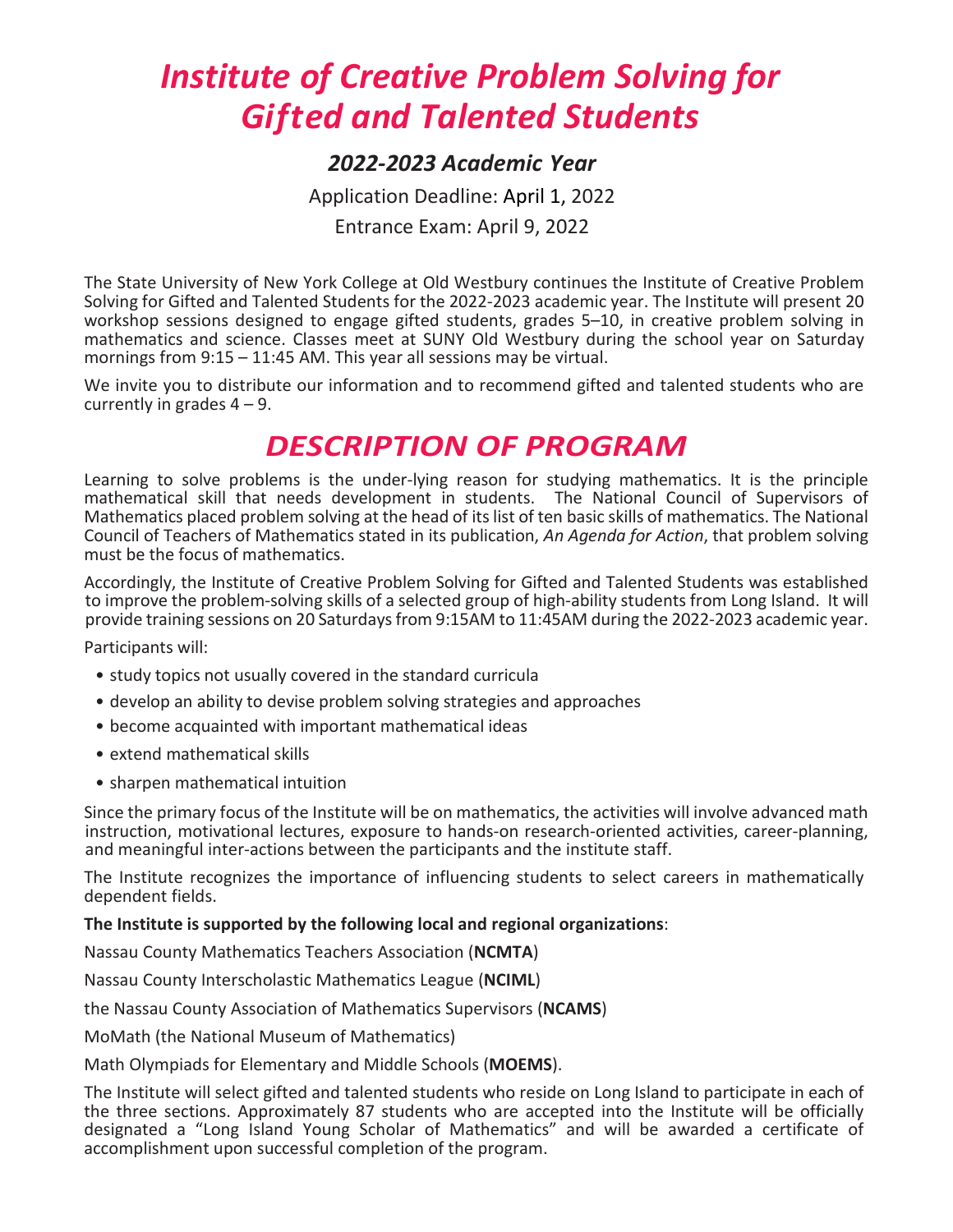# *HOW TO NOMINATE AND APPLY*

We invite recipients of this information to share copies of this brochure with students. The brochure is also available at our website: [http://institutecreativeproblemsolving.org](http://institutecreativeproblemsolving.org/)

Recommended students, who are currently in grades 4 through 9, will be considered for possible selection as Institute participants. Each student interested in applying for entry into the Institute must use the on-line form.

> The application will be available on 1/3/22 at <https://www.eventbrite.com/e/icps-application-2022-tickets-215072215787>

## *EXAM INFORMATION*

The applications and payments are only available on-line through Eventbrite. There are three ticket options:

- **1) An application fee of \$50.** 
	- **Select the appropriate grade level ticket (Grade 5/6, Grade 7/8, Grade 9/10)**
- **2) A ticket for financial aid**
- **3) A ticket indicating that "My School is Paying"**

### **(The application fee is not refundable)**

The application requires you to enter the name and email address of a teacher willing to write a recommendation and your most recent report card grade in mathematics. (Please DO NOT send us the teacher recommendation or your report card. These may be requested after the exam.)

Once you have completed the online payment and application form you will receive a ticket in the inbox of the email address used to fill in the application. If you do not receive an email within a few minutes of completing the form, check your spam folder. If it is not found there, contact [kalisha@oldwestbury.edu.](mailto:kalisha@oldwestbury.edu)

The application will be available on 1/3/22

<https://www.eventbrite.com/e/icps-application-2022-tickets-215072215787>

# *ENTRANCE EXAMINATION*

Please note that all nominees must take the entrance examination:

**Date**: Saturday, April 9, 2022

**Times**: (Current grades)

Grades 4 & 5 10:00 AM - 12:00 PM

Grades 6 & 7 2:00 PM - 4:00 PM

Grades 8 & 9 2:00 PM - 4:00 PM

### **Please arrive 30 minutes before the start of your exam with your ticket.**

**The exam will take 90 minutes.** The additional 30 minutes are used to distribute and collect the exams and to read the instructions to the students.

All applicants will be notified of their status (accepted or not accepted) by June 15, 2022. Please DO NOT CALL the office for results. Exam scores will not be made available at any time.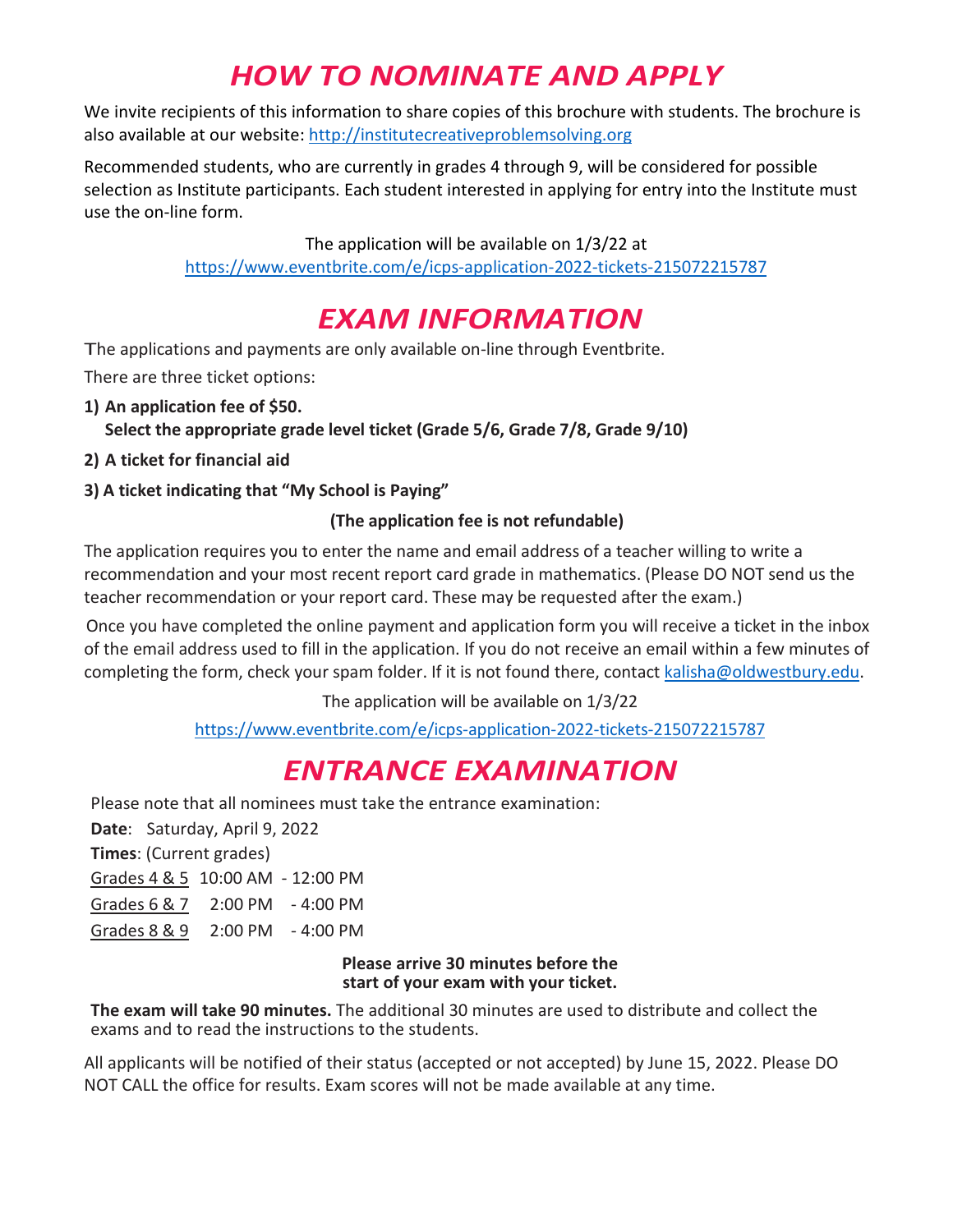## *HISTORY OF THE PROGRAM*

Dr. Jong Pil Lee, Distinguished Service Professor at SUNY College at Old Westbury, founded the Institute of Creative Problem Solving for Gifted and Talented Students in 1992. Dr. Lee served as Director until his death on 12/12/2011. Mr. Arthur L. Kalish took over as director in 2012.

In addition to the children's classes, workshops will be provided for parents. These are designed to acquaint parents with techniques for working with their gifted children.

## *FACULTY*

**Director:** Arthur L. Kalish Academic Affairs, SUNY College at Old Westbury

### **Advisory Board**

| <b>Elliott Bird</b>  | Ron Labrocca       | Nicholas Restivo      |
|----------------------|--------------------|-----------------------|
| <b>Scott Bronson</b> | Ron Lancaster      | <b>Frank Sanacory</b> |
| Jun Choi             | Cindy Lawrence     | Aruneesh Salhotra     |
| Ronni David          | Karen Lee          | Geta Techanie         |
| Art Kalish           | Mary Ann Mansfield | Glen Whitney          |

### **Coordinators and Instructors**

|              | Robert Gerver - Research Program Coordinator |
|--------------|----------------------------------------------|
| Leon LaSpina | - Robotics Program Coordinator               |
|              | Peter G. Hayes - Grade 9/10 Coordinator      |
| Soowook Lee  | - Grade 7/8 Coordinator                      |
| Nicole Wong  | - Grade 5/6 Coordinator                      |

### **Instructors-Mathematical/Science**

| <b>Flliott Bird</b>      | Soowook Lee            |
|--------------------------|------------------------|
| Andrew Bulawa            | Mark McBurnie III      |
| Chi-Yao Chen             | <b>Kevin McNally</b>   |
| <b>Matthew DeMarinis</b> | Jason Mutford          |
| <b>Richard Doino</b>     | <b>Cheryl Novick</b>   |
| Robert Gerver            | <b>Christine Owens</b> |
| Peter Hayes              | Jim Palmeri            |
| Art Kalish               | Anurag Pulwar          |
| Matt Kelly               | <b>Frank Sanacory</b>  |
| Leon LaSpina             | Tom Weisswange         |
| <b>Bernadette Lally</b>  | Nicole Wong            |

### **Parents and teachers can download this brochure from our website:**

**[http://institutecreativeproblemsolving.org](http://institutecreativeproblemsolving.org/)**

## *COVID-19 PROTOCOLS*

Be aware that we will be following protocols that have been created for the safety of all the students and faculty who participate in the entrance exam for the ICPS program. This means that if the exam is held in-person, everyone involved must wear a mask. There will be no exceptions to this rule. If the College decides that we are unable to hold the exam in-person at SUNY College at Old Westbury, the exam will be distributed via the internet. You will be notified via email if this should occur.